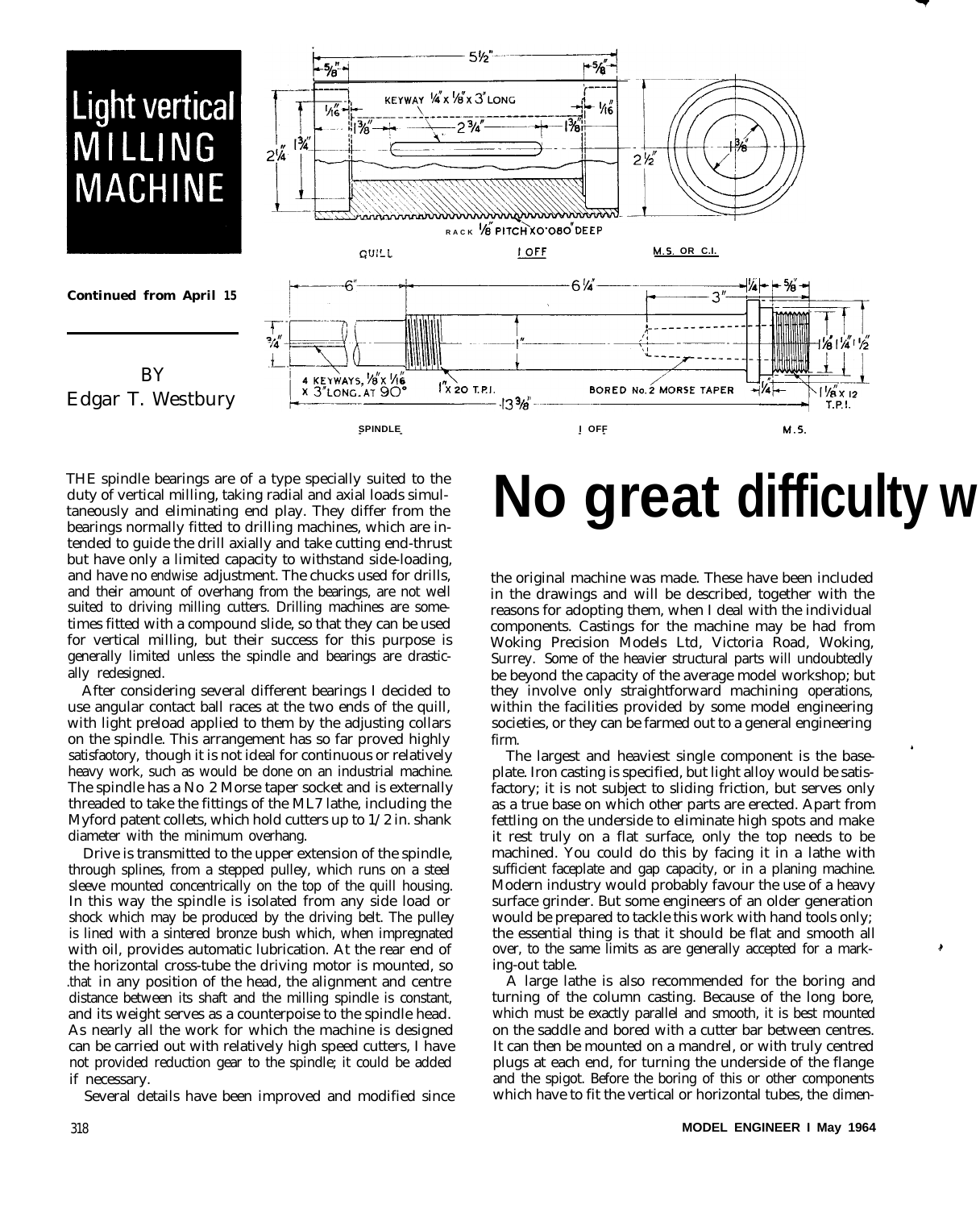

## **tywith the heavier parts**

sions and circular accuracy of the tubes should be carefully checked.

Bright drawn tubing with a good finish, avoiding the need for machining, is now obtainable, but it should not be taken for granted, and if there is any doubt, a ring lap may be used to correct any inaccuracy. The bores of the column, and also the horizontal part of the column head, should be left  $I$  or 2 thou undersize for lapping or honing to an exact fit. Many garages have honing equipment for bores of about this size.

There is a discrepancy between the column of the machine shown in the photographs and the column in the detail drawing. The machine has a single clamping bolt at the top while the drawing shows two; the obvious reason for the alteration is to improve the security of clamping by distributing the grip over a greater length of the tube. So far, I have had no trouble with the clamp in any operations; but extra precautions against it are well worth while.

The spigot of the column does not necessarily have to fit closely in the hole in the base, as the broad flange gives adequate stability, but if the hole can be machined without difficulty it may as well be a good fit. Its object is to increase the length of column bore available for the guidance of the tube. This is especially useful if the machine is to be mounted on a pedestal or bench with a clearance hole to allow of a longer column tube for height extension. For some kinds of work, such as deep drilling of large components, such an extension may become almost a necessity.

Our conventional form of slide assembly consists of a baseplate or bolster, a cross-slide, and a longitudinal sliding table. The machining of these parts, and particularly of the sliding surfaces, calls for equipment which is not normally found in the home workshop, though some model engineer-



SPINDLE.BEARINGS L QUILL ASSEMBLY



ing societies may possess or have access to it. A planing machine with a maximum stroke of not less than 15 in. will cope with the operations required; in modem industry, a heavy vertical milling machine would be favoured for slides of this size, but it is less likely to be used in a small jobbing shop. Compound slides can be bought ready-made in certain sizes; one is made by E. W. Cowell of Watford, whose drilling and shaping machines are well known to ME readers. As the compound slide is a self-contained unit which can be located as required on the flat top of the baseplate, any slide of suitable size can be fitted. The complete assembly can be removed from the baseplate for plaii drilling.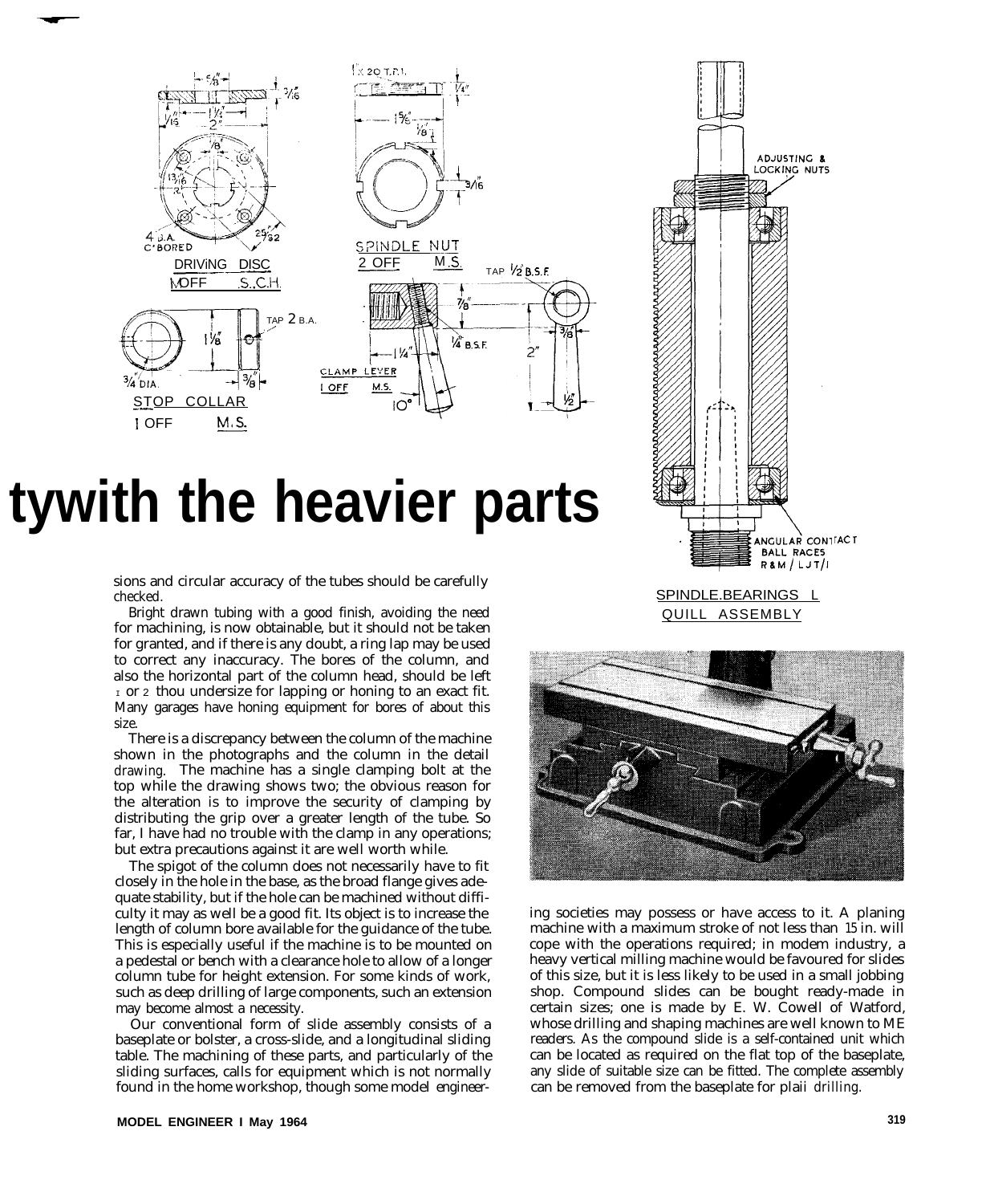

The bolster should first be machined flat on the underside, to bed down on the bedplate, where it is secured by eight Allen screws with sunk heads. You may relieve the centre part of the surface to simplify the fitting, but as the thickness is limited I have thought it better to provide a bearing over the whole surface. On the top side are machined the

 $\qquad \qquad -$ 

**May 1964** 

normal dovetail slide-ways, with sides at 60 or 55 degrees (both common in the workshop). The working surfaces W make contact with their mating counterpart; those marked  $C$  should have a definite but not necessarily large clearance when they are fitted. This applies to all the sliding parts. Although there is no apparent need to machine the end faces and edges of the bolster, it is best to do so, for neatness and for the checking of squareness.

The cross-slide has slide-ways on top and underside. They must be exactly square with each other, besides being parallel in thickness. Clearance is allowed in the slide-way for a  $\frac{1}{8}$  in. gib strip on Continued on page 336